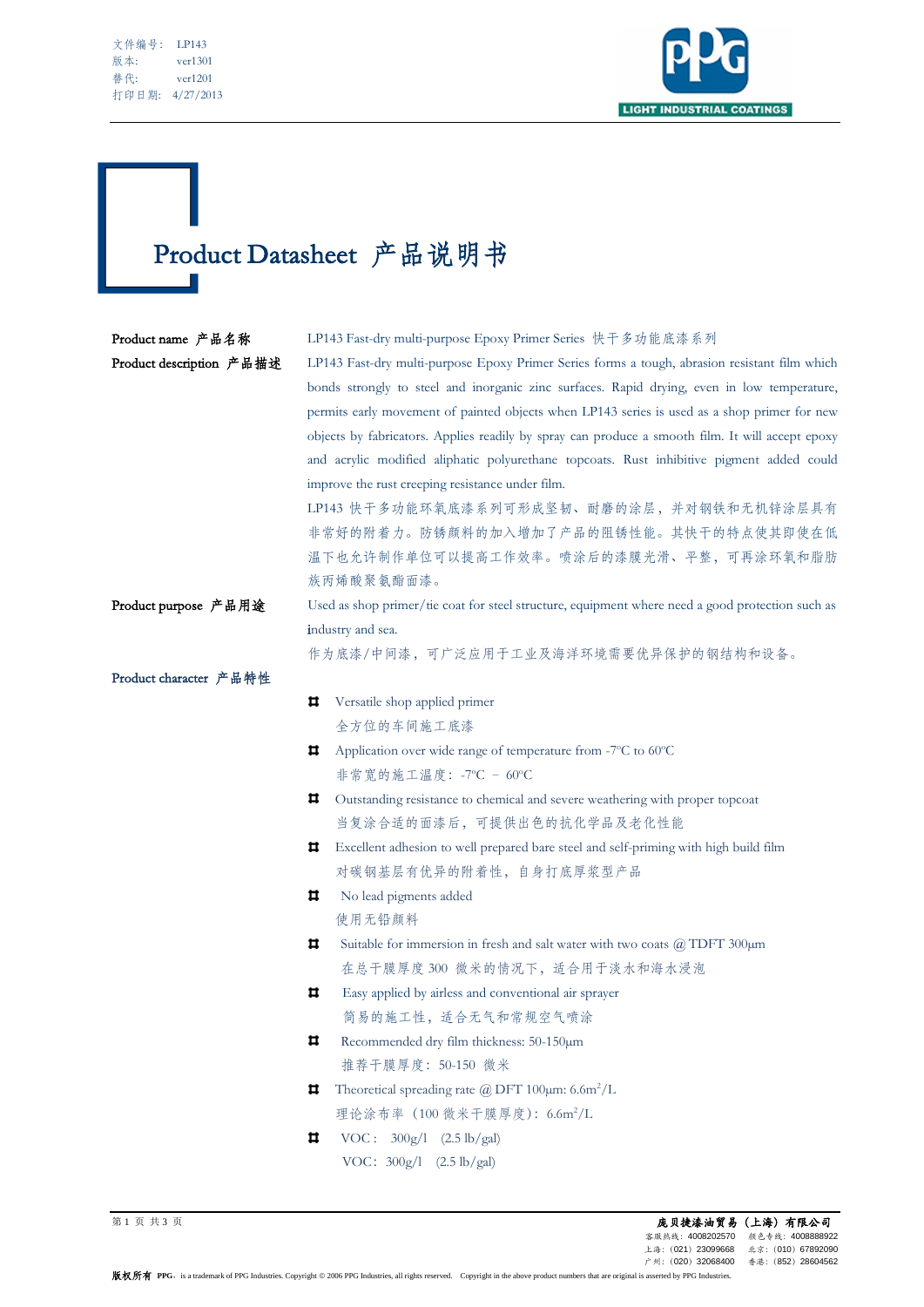| 文件编号: | LP143     |
|-------|-----------|
| 版本:   | ver1301   |
| 替代:   | ver1201   |
| 打印日期: | 4/27/2013 |



### Related products 配套产品

| LH143-20 Hardener-Standard          | LH143-20 固化剂-标准 |
|-------------------------------------|-----------------|
| <b>LE</b> LN141-20 Thinner-Standard | LN141-20 稀释剂-标准 |
| $\Box$ LN141-10 Thinner-Slow        | LN141-10 稀释剂-慢干 |

#### Surface treatment 表面处理

Coating performance is proportional to the degrees of surface preparation. Prior to coating,  $\pmb{\Pi}$ surface must be clean, dry, undamaged and free of all contaminants, including salt deposits. Round off all rough welds and sharp edges, remove all weld patterns.

涂层的最终性能与表面处理的程度成正比。表面必须清洁、干燥、无任何污染物,包括 盐分等。对所有锐边和焊缝进行倒圆,打磨除去焊接飞溅物。

 $\overline{\mathbf{u}}$ Steel: New, without pits or depressions, blast SSPC-SP6 (Sa2). Previously painted or pitted steel, blast SSPC-SP10 (Sa2.5). For mild exposures, power toll clean SSPC-SP3/11 (St3) is acceptable. Blast to achieve 25-50 microns. Apply the primer as soon as possible to prevent the flash rusting on blasted and clean steel surface

钢材:新,无麻坑或压痕,喷砂处理达 SSPC-SP6(Sa2);生锈和有麻坑的表面,喷砂处 理达到 SSPC-SP10 (Sa2.5); 对于轻度腐蚀环境, 可用动力工具清洁至 SSPC-SP3 和 SSPC-SP11 或 St3 标准。喷砂后表面粗糙度范围建议在 25~50 微米。处理好的清洁表面要 尽快施工底漆以防止出现闪锈。

| Application methods                 | Conventional air spray                                                                           |                               | Airless spray      |  |
|-------------------------------------|--------------------------------------------------------------------------------------------------|-------------------------------|--------------------|--|
| 施工方法                                | 手工喷涂                                                                                             |                               | 无气喷涂               |  |
| Volume Solid 体积固体含量                 | $66\% \pm 3$                                                                                     |                               |                    |  |
| Mixing ratio(V/V) 混合比例 (体积)         | 4/1                                                                                              |                               |                    |  |
| Thinner 稀释剂                         |                                                                                                  | LN141-10 (>25°C) /-20 (<25°C) |                    |  |
| Thinning ratio 稀释比例                 | $8-18%$                                                                                          |                               | $0 - 6\%$          |  |
| Pot life 混合使用时间(21℃)                | 4 hours 4 小时                                                                                     |                               |                    |  |
| Spraying distance (cm)<br>喷涂距离 (厘米) | $25 - 30$                                                                                        |                               | $30 - 50$          |  |
| Spraying nozzle (mm)<br>喷涂口径 (毫米)   | $1.4 - 1.6$                                                                                      |                               | $0.42 - 0.53$      |  |
| Pressure 喷涂压力 (Mpa)                 | $0.4 - 0.6$                                                                                      |                               | $15 - 18$          |  |
| Flash-off 层闪时间                      | $5 \sim 10$ min                                                                                  | 5~10 分钟                       |                    |  |
| Flow time 流平时间                      | $10\negmedspace\negmedspace\negmedspace\negmedspace\negmedspace\negthinspace\negthinspace 15min$ | 10~15分钟                       |                    |  |
|                                     |                                                                                                  | $21^{\circ}$ C                | $10^{\circ}$ C     |  |
|                                     | Touch dry/指触干                                                                                    | 60min/分钟                      | 1.5hour/小时         |  |
|                                     | Through/实干                                                                                       | $200$ min/分钟                  | 5Hour/小时           |  |
| Drying time 干燥时间                    | Overcoating(Min.)/最短再涂间隔                                                                         | 3.5hour/小时                    | 4.5Hour/小时 (V-pro) |  |
|                                     | Overcoating(Min.)/最短再涂间隔                                                                         | 1.0hour/小时                    | 2Hour/小时 (LT160)   |  |
|                                     | Oven dry/低温烘烤                                                                                    | 70°C, 45 min/分钟               |                    |  |

## Application process 施工流程